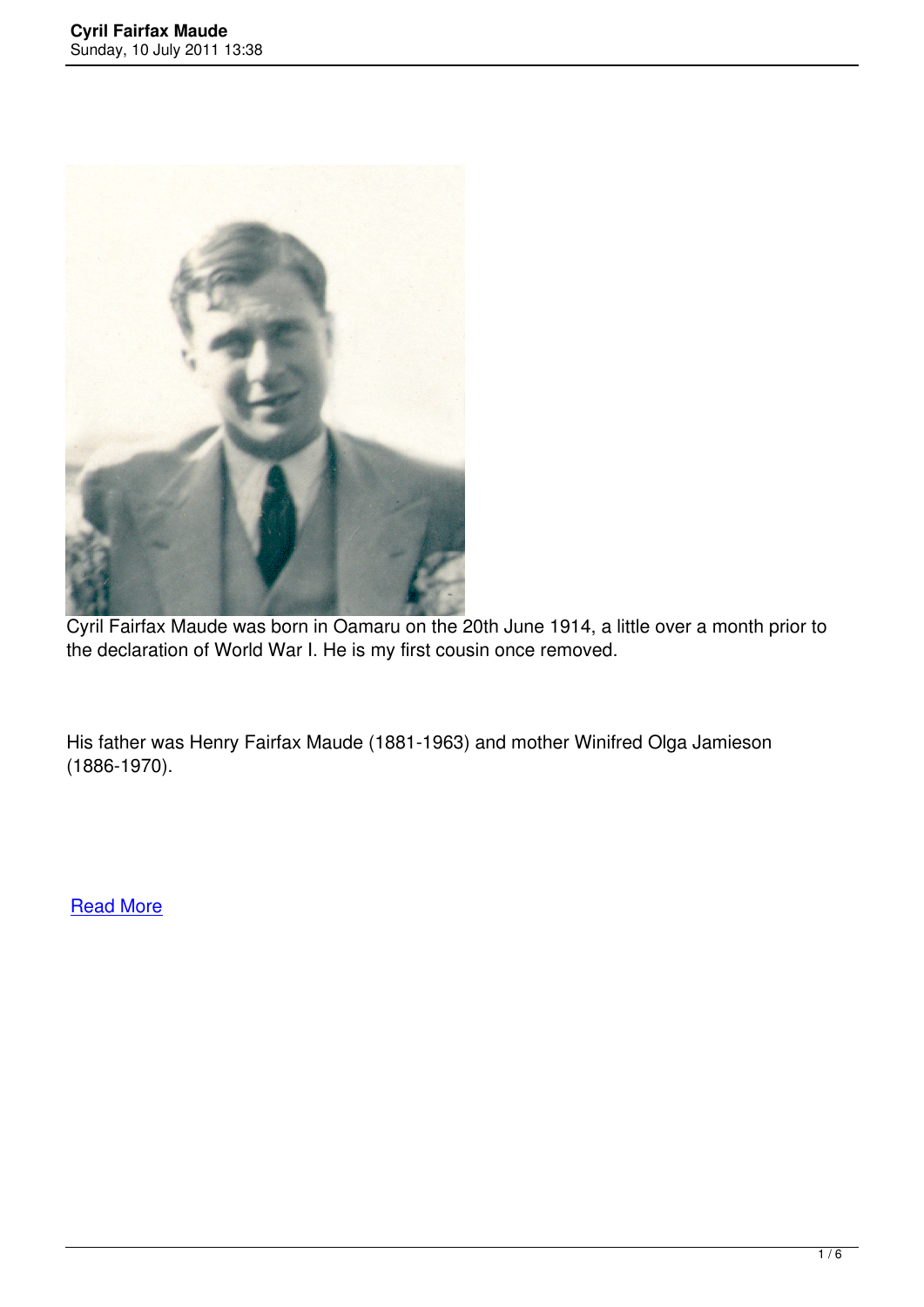

## **Life Overview**

Cyril attended Waitaki Boy's High School, where he developed his love of Art and History. After leaving school he joined the ANZ Bank in 1830 working as the office boy in Oamaru, and and then in Dunedin and Auckland, before joining the armed services.

He joined the New Zealand Expeditionary Force (NZEF) and served initially in the UK. He was seconded to the Intelligence Section of the 5th Infrantry Brigade serving in Greece and Crete. During the Libyan campaign he was captured by the Germans and held for 35 days. Throughout these experiences he sketched the more humorous events he saw.

In 1944 he returned to New Zealand, and worked for the ANZ Bank in Christchurch, as Accountant in Invercargill in 1957, and Branch Manager in Balclutha in 1961. IN 1966 he returned to Oamaru as Manager.

He was a member of the Rotary Club, and North Otago Art Society, and at the time of his death, the treasurer of the North Otago regional committee of the Historic Places Trust.

His work with the North Otago Scientific and Historic Society was a major part of his life's work, as he studied and researched Maori Rock Art. He became Secretary in 1978. He recorded the site locations and documented the Maori Rock Art by tracing the drawings. He copied and shared these with many experts around the country. The images he traced often found their way into his own artwork. One of the more famous rock drawings still carries the name Cyril gave it "The Ngapara Twist".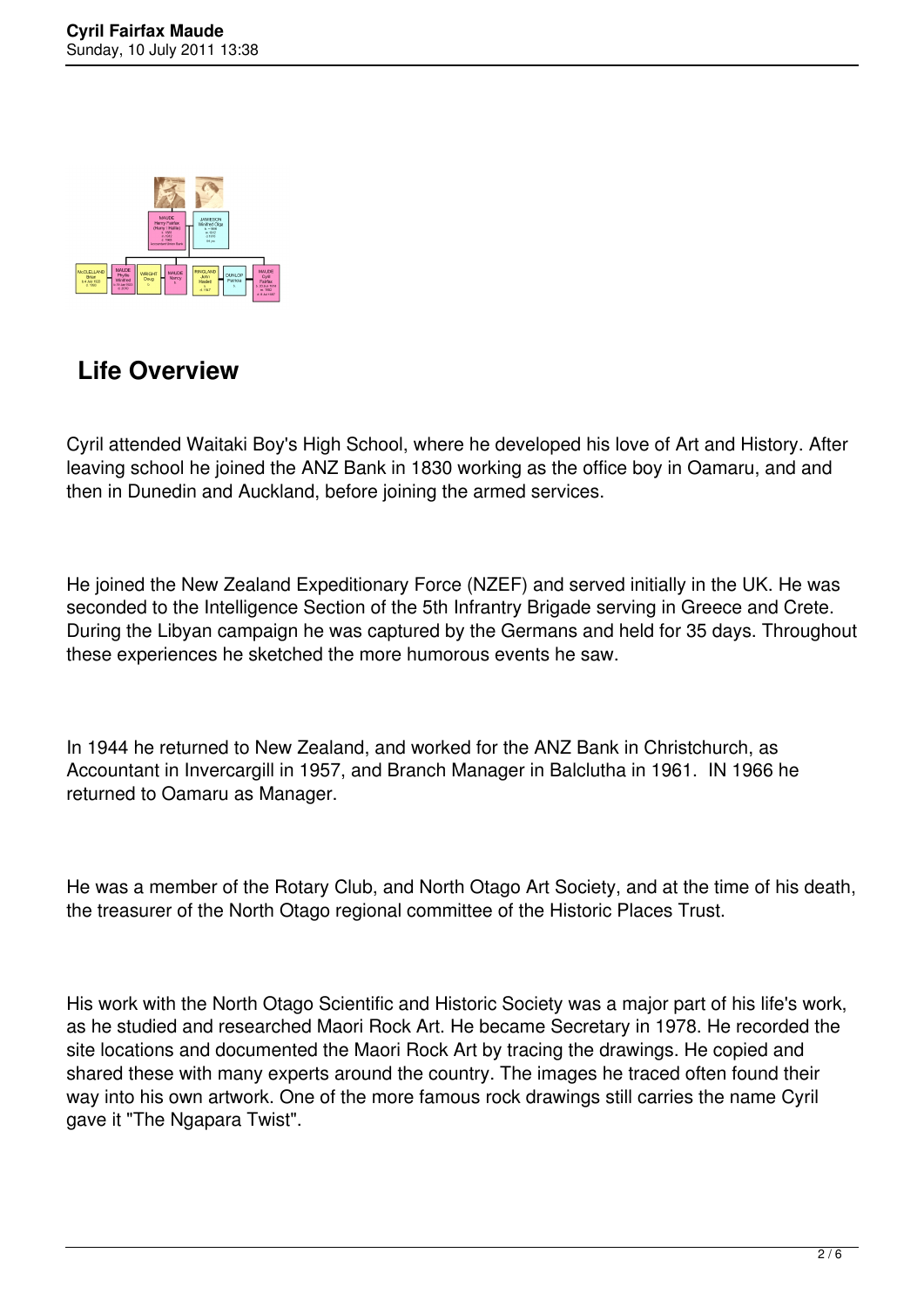Cyril acted as the Record Keeper for the New Zealand Archaeological Society, participating in both excavations and recording.

Cyril died in Oamaru on the 8th July 1987, survived by his wife, son, and two step daughters.

**Art**

## **Documents**

The following documents may be downloaded by click on the links below.

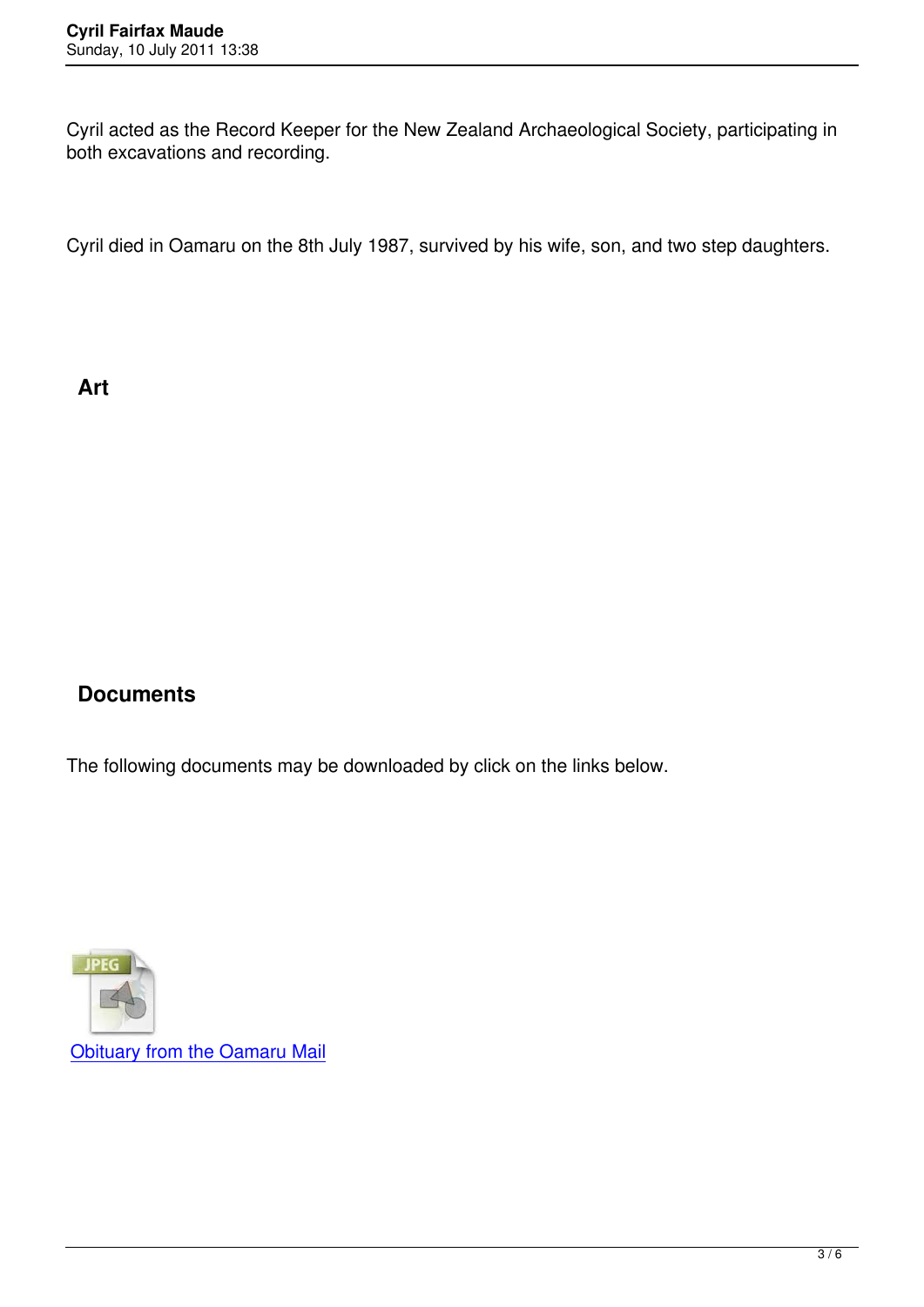



Transcript of Interview with Cyril Maude about his life .

This is a raw and unchecked transcript of a recorded interview with Cyril in 1985. It covers his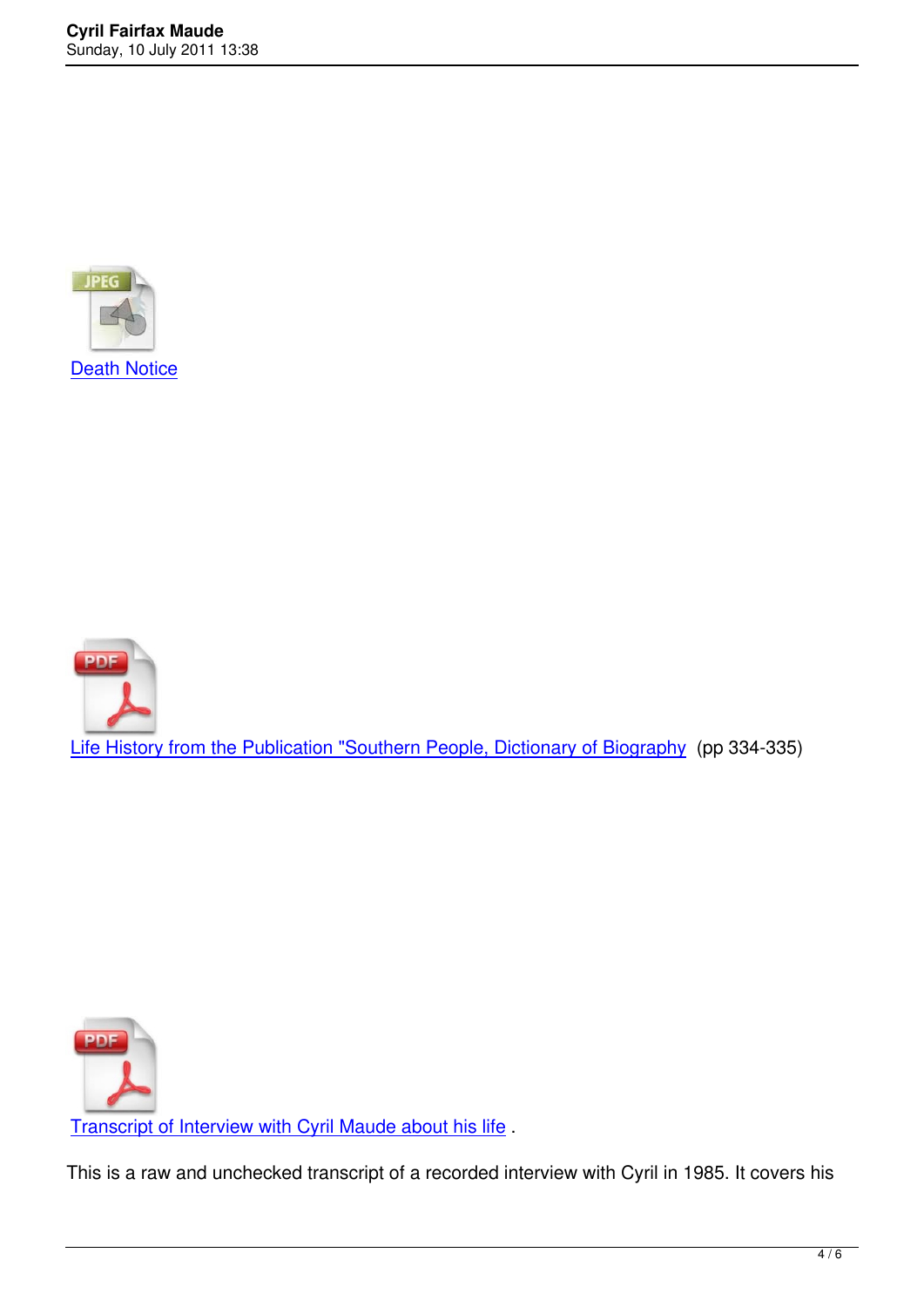life and that of his parents.



Article on prints by Cyril Maude - by Tessa Livingstone.